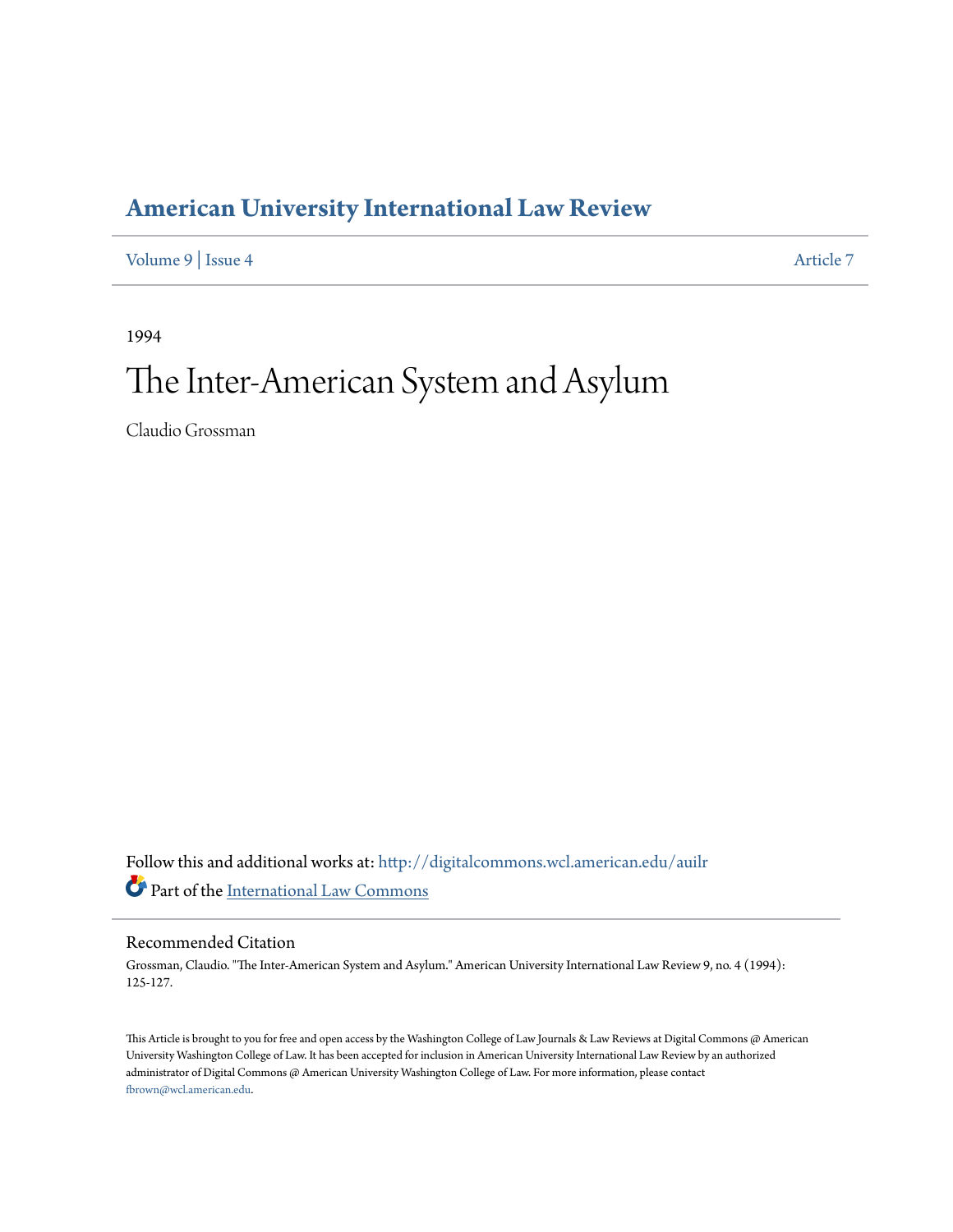### THE INTER-AMERICAN SYSTEM AND ASYLUM

#### Claudio Grossman'

Let me first recognize that I am not an immigration lawyer. I have, however, practiced extensively in the human rights area presenting cases concerning disappearances, arbitrary killings, or torture before the Inter-American Commission on Human Rights (ICHR) and other international bodies. I have also supervised governmental compliance with the right to political participation, particularly the right to free and fair elections, in Paraguay, Poland, Romania, Nicaragua, and Nepal.

An immigration law practitioner may meet a client whose case involves asylum and refugee law within the Inter-American system of protection of human rights. To illustrate the options available to the immigration lawyer in such circumstances, consider, for example, the case of Miguel from El Salvador. Imagine that Miguel leaves El Salvador in 1994, arrives in the United States seeking asylum, and seeks a lawyer's assistance. The immigration attorney may want to use the Inter-American system to help him.

The Inter-American system can be defined in several ways. It is a series of treaties and norms of general value; however, it also includes two authoritative texts that would apply in Miguel's situation. The first text is the American Convention on Human Rights, a treaty to which El Salvador is a party. The other text is the American Declaration on Rights and Duties of Man, which was adopted in 1948. Some of its provisions originally adopted as standards of achievement and as moral obligations are now customary law.

The Inter-American Commission on Human Rights evaluates member countries' adherence to the American Convention and the American Declaration. The United States signed the American Convention under President Carter, but has not yet ratified it. Accordingly, the Commission, a body composed of seven independent members elected by the General Assembly of the Organization of American States, measures

<sup>\*</sup> Dean of Graduate Studies, Washington College of Law, The American University. He is currently a member of the Inter-American Commission on Human Rights.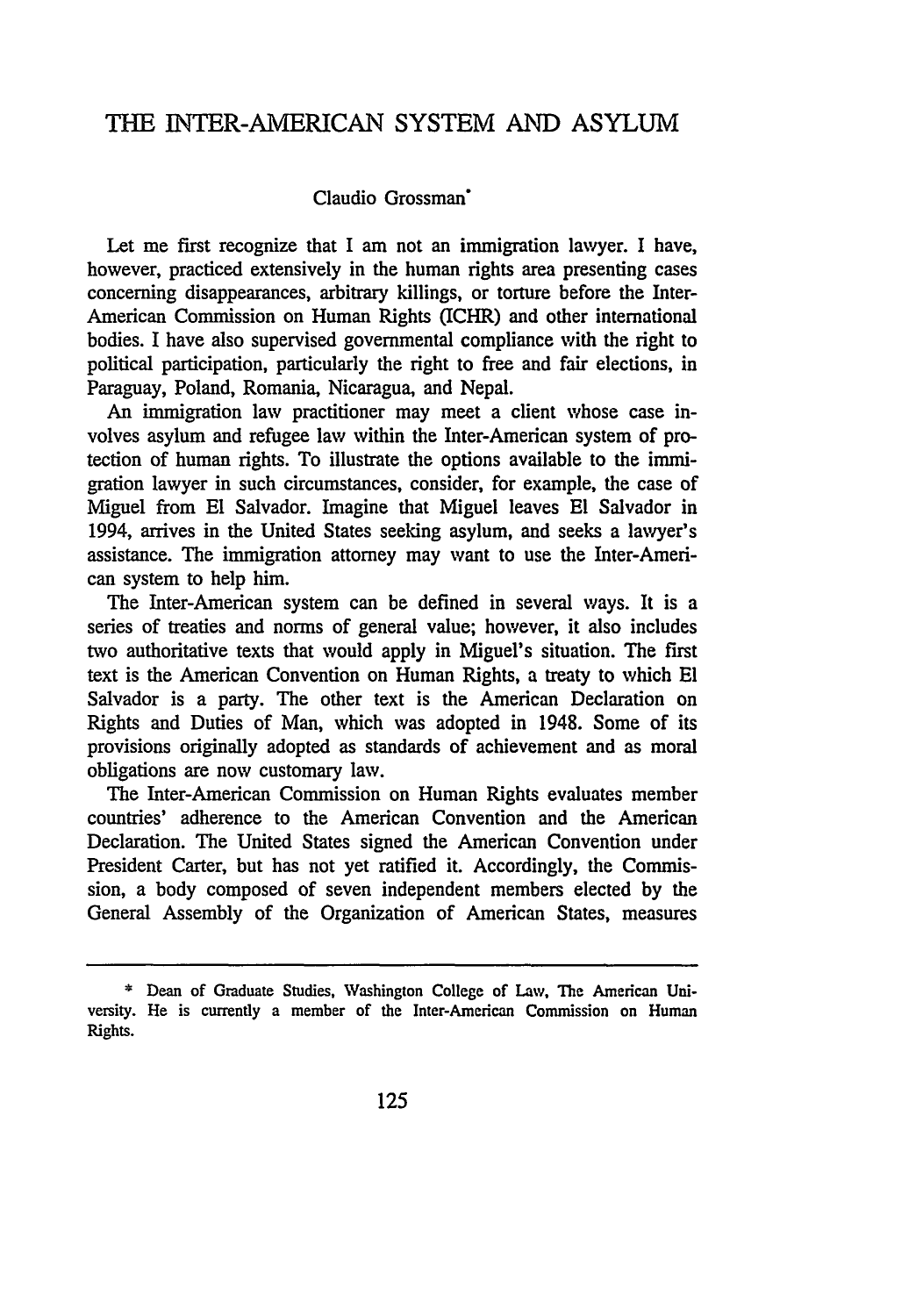United States compliance with the American Declaration of Human Rights. The Commission also measures **El** Salvador's compliance with the American Convention, ratified by that country in 1978.

The Commission can be used to prove the existence of mass human rights violations. The Commission conducts visits *in loco,* usually followed by authoritative reports which are sent to the General Assembly of the Organization of American States. A country report on **El** Salvador for the year in which Miguel is asking to be recognized as a political refugee could be very persuasive with regard to the conditions existing in El Salvador. Establishing only the balance of mass or gross violations of human rights in **El** Salvador would not be sufficient since a "wellfounded fear of persecution" needs to be more individualized. Widespread violations of human rights, however, would obviously increase Miguel's chances to proceed further with his claim of individual fear of persecution.

The Inter-American Commission's reports also include names and/or specific situations that may bear upon the issues. For example, during its last visit to Haiti in May 1994, the Commission reported serious human rights violations in a northern village. It would undoubtedly strengthen Miguel's case to link himself to a specific situation in his country reported by the Commission. The country reports could be even more useful if Miguel's name appears specifically in a Commission Report.

There are, however, other possibilities in addition to using country reports. Miguel, or someone acting on his behalf, could claim that the government of **El** Salvador is violating a right established under the American Convention by El Salvador. The petition could be filed before the ICHR while the decision on refugee status is still pending in the United States. Once the Commission receives **El** Salvador's response, it may declare the case admissible without passing judgment on the merits. The existence of a case pending before the Commission provides a persuasive argument not to reject a petition for refugee status.

If, on the other hand, the Commission declares the case inadmissible, or rejects Miguel's claim on its merits, Miguel's claim for asylum will be weakened considerably. Factors one must consider when deciding whether or not to file a petition before the Commission include: the Commission's view of the situation in a country (for example, through country reports), and the status of the case in the United States. There is no precise jurisprudence regarding when due process may be required or regarding the role of administrative agencies and procedures in satisfying international standards. The Inter-American system, however, provides the possibility to challenge domestic determinations at any point in the